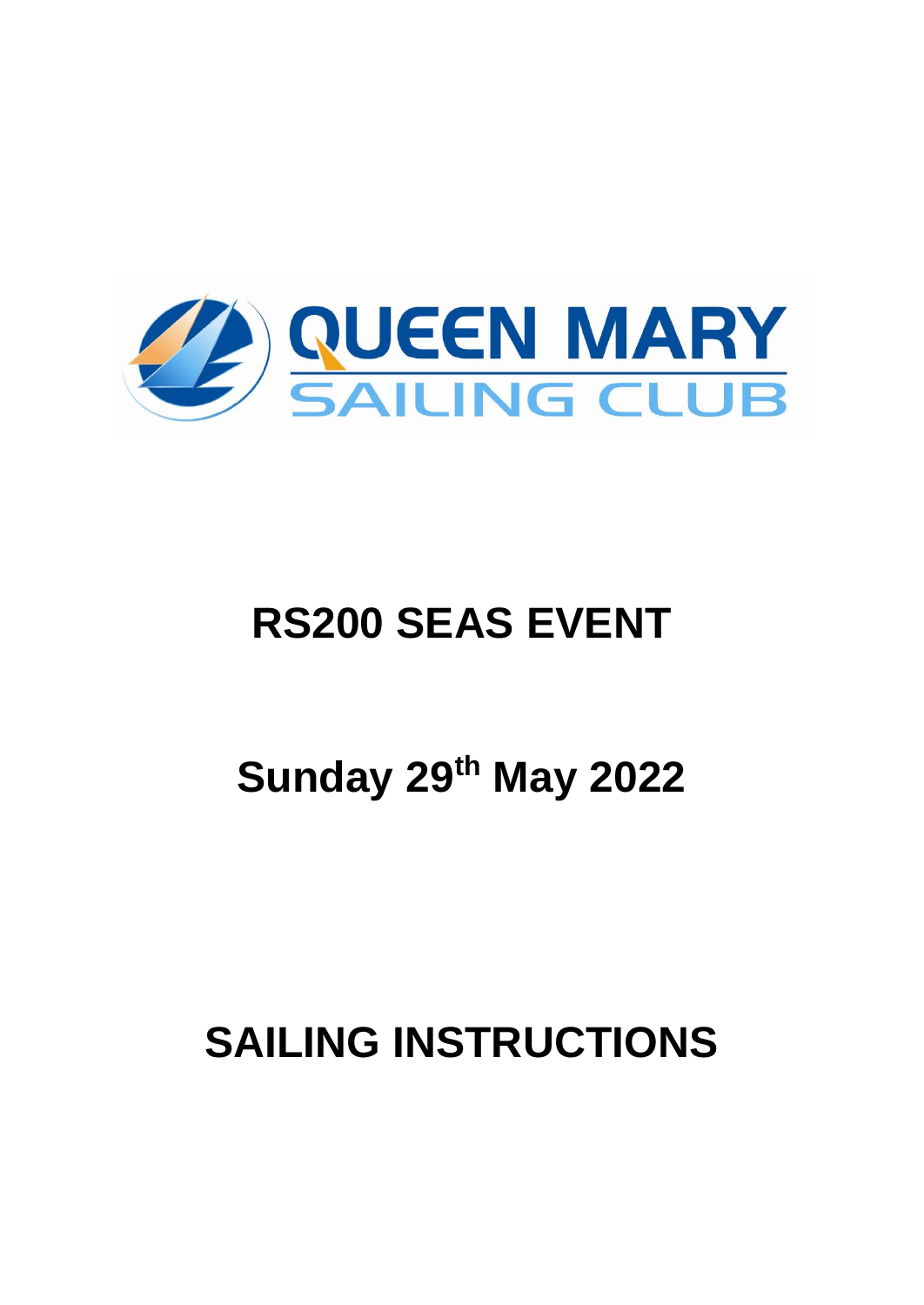# **QUEEN MARY SAILING CLUB RS200 SEAS EVENT 29th May 2022 SAILING INSTRUCTIONS**

# **1. RULES**

1.1 Keeping Clear:Boats shall keep clear of barges and motor vessels that are restricted in their ability to manoeuvre. When a boat finds herself unable to keep clear of such a vessel she may use propulsion, such as paddling or rocking, provided she does not gain a significant advantage in the race (RRS 42.3(i)).

#### **2. CHANGES TO SAILING INSTRUCTIONS**

Any change to the Sailing Instructions will be posted not less than 60 minutes before the scheduled warning signal of the first race on the day on which it will take effect, except that any change to the schedule of races (See NOR 9) will be posted by 18:00hrs on the day before it will take effect.

### **3. COMMUNICATIONS WITH COMPETITORS**

- 3.1 Notices to competitors will be posted on the official notice board located on the upper deck of the Clubhouse.
- 3.2 The race office is located at the Queen Mary Club office, telephone number 01784 248881, email: [sailingsecretary@queenmary.org.uk](mailto:sailingsecretary@queenmary.org.uk)

#### **4 CODE OF CONDUCT**

4.1 [DP] Competitors shall comply with reasonable requests from race officials.

#### **5. SIGNALS MADE ASHORE**

- 5.1 Signals made ashore will be displayed on the Clubhouse flagpole.
- 5.2 When flag AP is displayed ashore, '1 minute' is replaced with 'not less than 30 minutes' in race signals AP. This changes Race Signals AP.

#### **6. SCHEDULE**

See NOR 9.

#### **7. CLASS FLAGS**

The class flag will be:

| <b>CLASS</b> | <b>FLAG</b>      |
|--------------|------------------|
| RS200        | RS200 Class Flag |

#### **8. RACING AREA**

The racing area will be indicated on the Daily Information Board located outside the Club office on the upper deck of the Clubhouse.

#### **9. COURSE**

A diagram showing the course, including the order in which marks are to be passed, and the side on which each mark is to be left will be displayed on the official notice board. Any diagrams will indicate the number of legs required to complete a round. The number of rounds to be sailed will be indicated on the stern of the Race Committee Boat.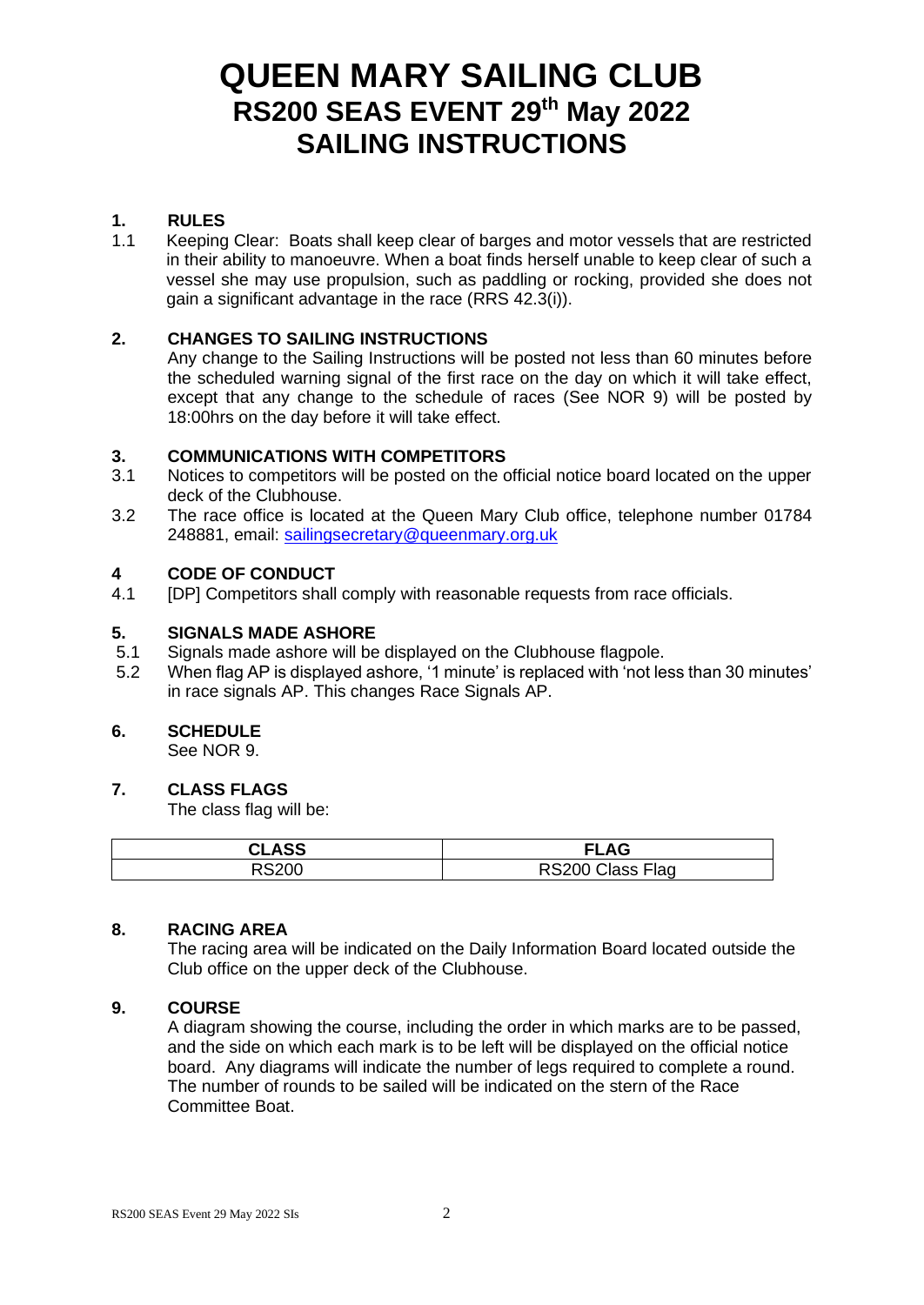## **10. MARKS**

Course marks and positions will be described in the course diagram on the official notice board.

### **11. OBSTRUCTIONS**

The following areas are obstructions and boats shall not sail in those areas at any time:

(a) at the recovery plant on the western wall of the reservoir, the area bounded by the dredger's anchor buoys;

(b) at the southern end of the bund, the shallows bounded by yellow/black or orange buoys, and the area bounded by the dredger's anchor buoys;

(c) if a dredger is at any time located somewhere on the reservoir other than as described in (a) and (b) above, the area bounded by its anchor buoys;

(d) at the outlet at the north east corner of the reservoir, the area bounded by round yellow buoys.

### **12. THE START**

- 12.1 Races will be started by using RRS 26 with the warning signal made 3 minutes before the starting signal. The preparatory signal will be made 2 minutes before the starting signal and the preparatory flag removed 1 minute before the start. This changes RRS 26.
- 12.2 The starting line is between a staff displaying an orange flag on the Race Committee Boat at the starboard end and the course side of the port end starting mark.
- 12.3 A boat that does not start within 4 minutes after her starting signal will be scored DNS without a hearing. This changes RRS A5.1 and A5.2.

# **13. CHANGING THE NEXT LEG OF THE COURSE**

Course marks may be moved by no more than 150 metres during the race but flag C will not be displayed nor will information regarding the change be displayed. This changes RRS 33.

#### **14. THE FINISH**

- 14.1 The finishing line will be between a staff displaying a blue flag on the Race Committee Boat and the course side of the finishing mark.
- 14.2. RRS 32.2 will apply and, in addition, if the Race Committee signals a shortened course (displays flag 'S' with two sounds) when the leading boat is approaching the leeward mark, boats shall pass the leeward mark to port/through the leeward gate and continue to the finishing line as described in SI 14.1. This changes RRS 32.2.

#### **15. NOT USED**

#### **16. TIME LIMITS**

- 16.1 The race time limit will be 45 minutes from the starting signal.
- 16.2 The finishing period will be 15 minutes after the first boat sails the course and finishes within the race time limit.
- 16.3 A boat failing to finish within the finishing period will be scored DNF without a hearing save that the Race Officer may during such finishing period display flag W to boats on the course in which case they will be given a place based on their position at that time and scored accordingly. This changes RRS 35, A5.1 and A5.2. The decision by the Race Committee to use this procedure or not to use it shall not be grounds for requesting redress. This changes RRS 60.1(b) and 62.1(a).
- 16.4 No race will be started after 15.30 hrs on 29<sup>th</sup> May.